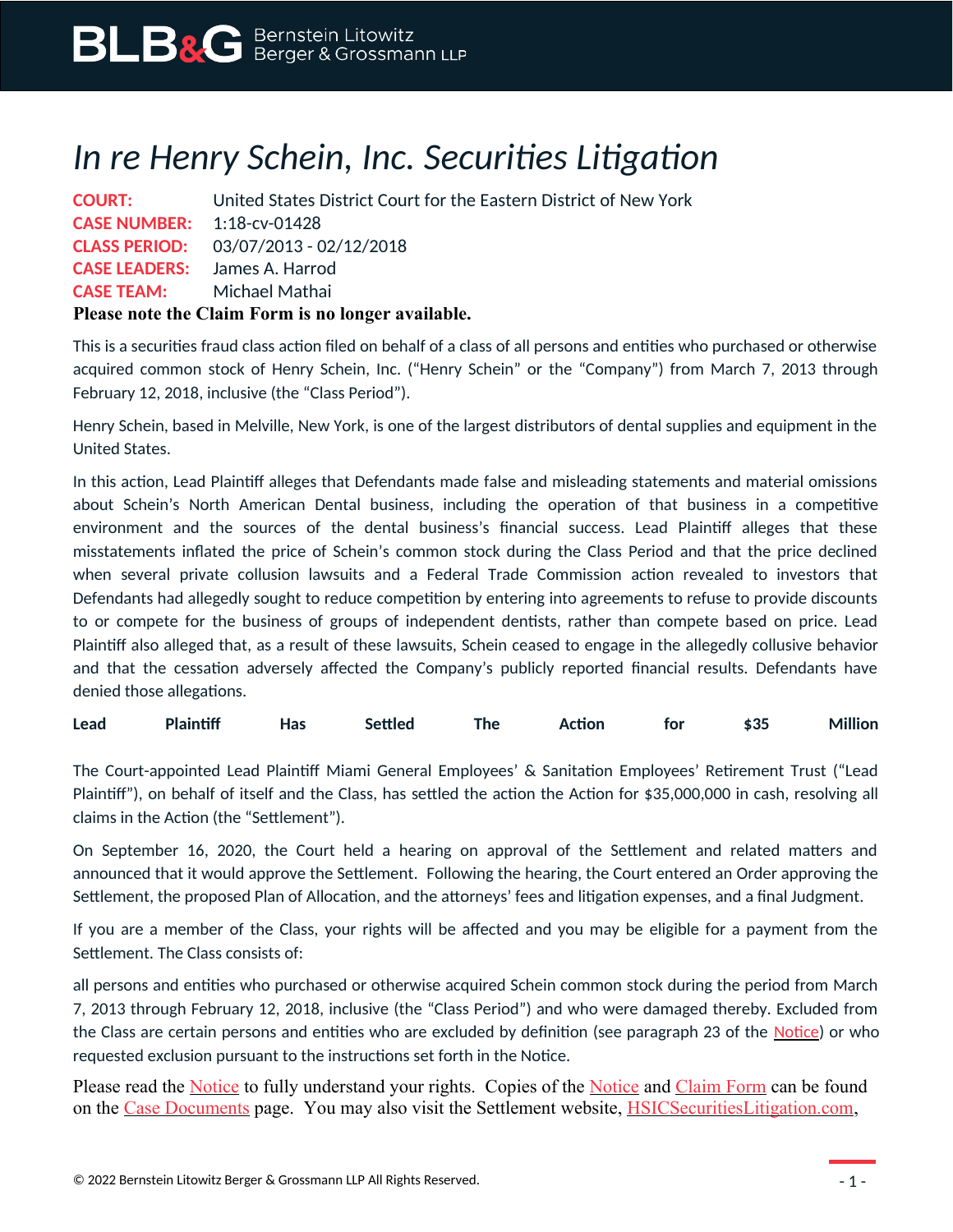

for more information about the Settlement. Payments to eligible claimants will be made only after any appeals are resolved, and after the completion of all claims processing. Please be patient, as this process will take some time to complete.

## **IMPORTANT DATES AND DEADLINES**

**September 2, 2020 Claim Filing Deadline.** The Claim Filing deadline was September 2, 2020.

## **Background**

On February 12, 2018, the Federal Trade Commission ("FTC") announced that it filed a complaint against Henry Schein and two of the nation's other largest distributors of dental products alleging violations of the U.S. antitrust laws. The FTC's complaint detailed communications between executives of Henry Schein and its conspirators evidencing the agreement, as well as attempts to monitor and ensure compliance with the agreement. The disclosure of the FTC complaint caused the price of Henry Schein stock to decline from approximately 7%, to \$67.39 per share.

On June 22, 2018, Magistrate Judge Vera M. Scanlon appointed City of Miami General Employees' & Sanitation Employees' Retirement Trust to as Lead Plaintiff and Bernstein Litowitz Berger & Grossmann LLP as Lead Counsel, and on September 14, 2018 Lead Plaintiffs filed their Consolidated Class Action Complaint for Violations of the Federal Securities Laws.

Defendants served their Motion to Dismiss on December 10, 2018, and Lead Plaintiff served its Opposition on January 23, 2019. Defendants' Motion to Dismiss briefing completed on February 22, 2019. On September 27, 2019, the Court denied, in part, Defendants' Motion to Dismiss.

On April 30, 2020, the parties reached an agreement to settle the Action for \$35 million that was subject to Court approval. A hearing was scheduled for September 16, 2020 to consider final approval of the Settlement and related matters.

At the September 16, 2020 hearing, the Court approved the Settlement. Following the hearing, the Court entered an Order approving the Settlement and the proposed Plan of Allocation and awarding attorneys' fees and litigation expenses, and a final Judgment.

## **Case Documents**

- Notice of (I) Pendency of Class Action and Proposed Settlement; (II) Settlement Fairness Hearing; and (III) Motion for Attorneys' Fees and Litigation Expenses (Notice)
- July 2, 2021 Order Approving the Distribution Plan
- June 24, 2021 Unopposed Motion for Approval of Distribution Plan
- June 24, 2021 Memorandum in Support of Unopposed Motion for Approval of Distribution Plan
- June 24, 2021 Declaration of Eric J. Miller in Support of Memorandum in Support of Unopposed Motion for Approval of Distribution Plan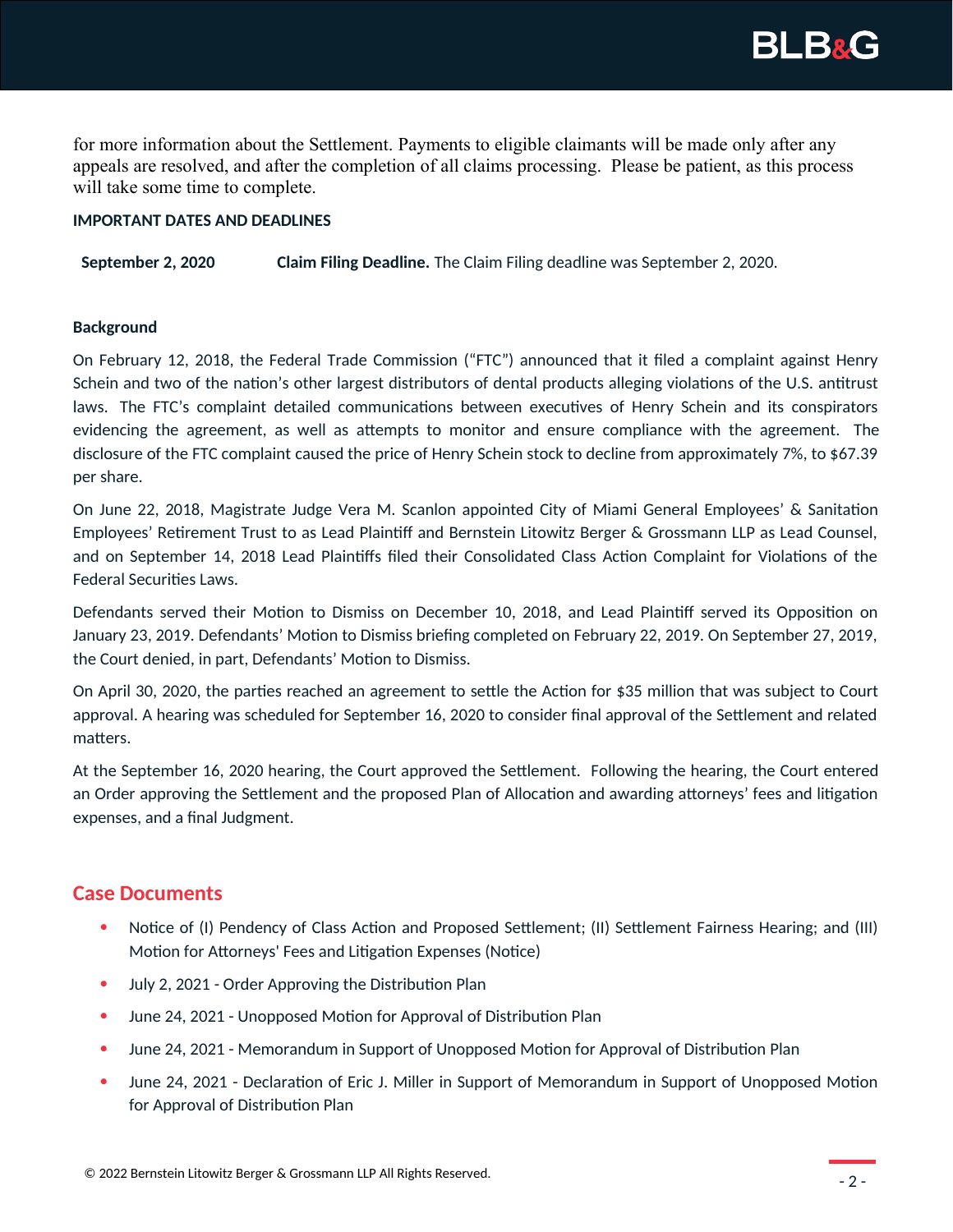

- June 24, 2021 Exhibit A
- June 24, 2021 Exhibit B
- June 24, 2021 Exhibit C
- June 24, 2021 Exhibit D
- June 24, 2021 Exhibit E
- June 24, 2021 Exhibit F
- June 24, 2021 Exhibit G
- June 24, 2021 [Proposed] Order Approving Distribution Plan
- September 16, 2020 Order Approving Class-Action Settlement
- September 16, 2020 Judgment
- September 15, 2020 Order Providing That Settlement Hearing Scheduled for September 16, 2020 Be Conducted by Videoconference
- September 9, 2020 Reply Memorandum of Law in Further Support of (I) Lead Plaintiff's Motion for Final Approval of Settlement and Plan of Allocation and (II) Lead Counsel's Motion for Attorneys' Fees and Litigation Expenses
- September 9, 2020 Supplemental Declaration of Eric J. Miller Regarding: (A) Mailing of the Notice and Claim Form and (B) Report on Requests for Exclusion Received
- August 12, 2020 Notice of Lead Plaintiff's Motion for Final Approval of Settlement and Plan of Allocation
- August 12, 2020 Lead Plaintiff's Memorandum of Law in Support of Motion for Final Approval of Settlement and Plan of Allocation
- August 12, 2020 Defendants' Memorandum of Law in Support of Motion for Final Approval of Settlement and Plan of Allocation
- August 12, 2020 Notice of Lead Counsel's Motion for Attorneys' Fees and Litigation Expenses
- August 12, 2020 Memorandum of Law in Support of Lead Counsel's Motion for Attorneys' Fees and Litigation Expenses
- August 12, 2020 Declaration of James A. Harrod in Support of (I) Lead Plaintiff's Motion for Final Approval of Settlement and Plan of Allocation and (II) Lead Counsel's Motion for Attorneys' Fees and Litigation Expenses, with exhibits
- May 5, 2020 Order Preliminary Approving Proposed Settlement
- May 1, 2020 Defendants' Memorandum of Law in Support of Motion for Preliminary Approval of Class-Action Settlement
- April 30, 2020 Memorandum of Law in Support of Lead Plaintiff's Unopposed Motion for Preliminary Approval of Settlement and Authorization to Disseminate Notice of Settlement